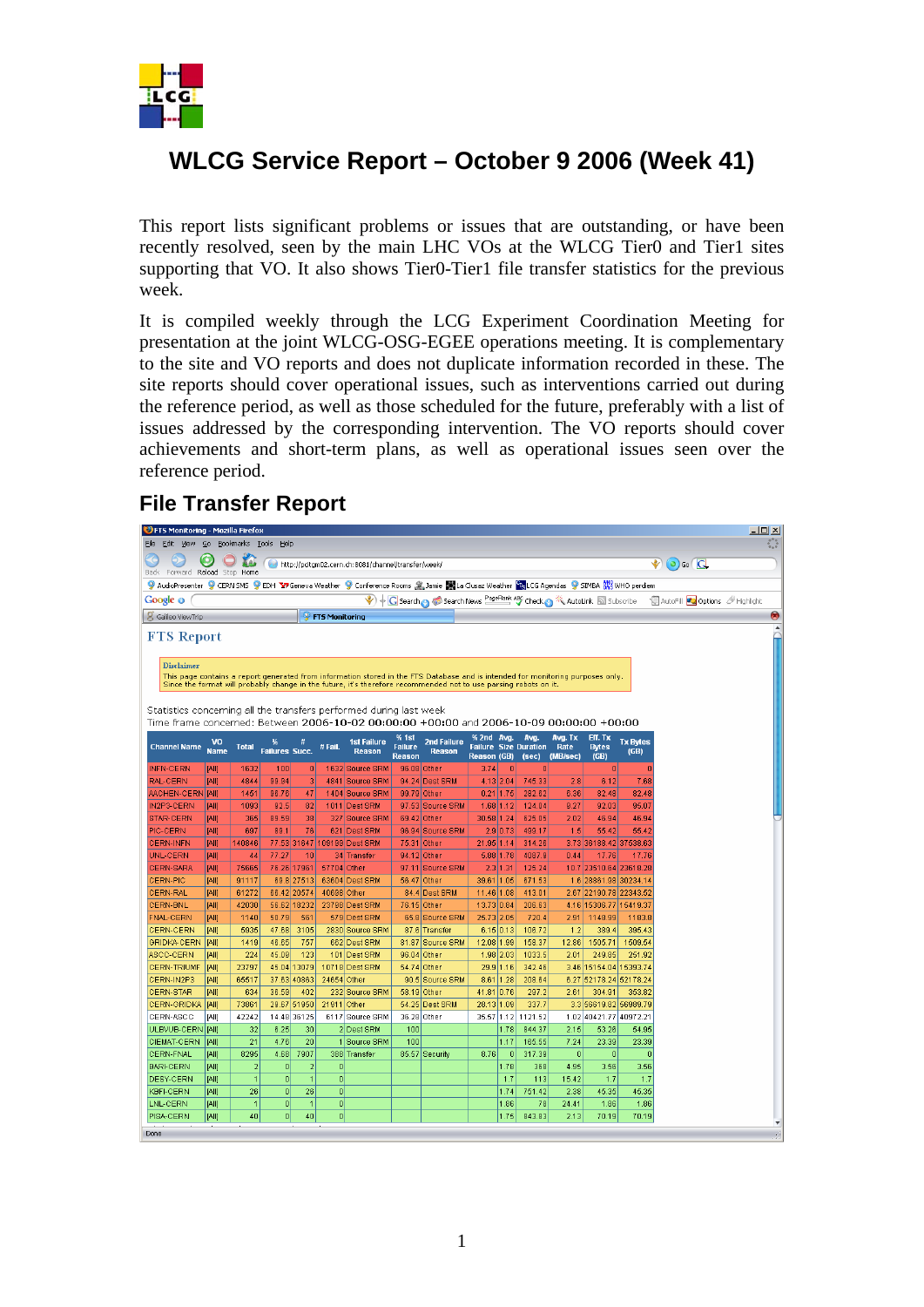

| <b>CERN</b> | <b>ALICE</b> |                                                                                                                                                                                                                                                                                                                                                                                   |
|-------------|--------------|-----------------------------------------------------------------------------------------------------------------------------------------------------------------------------------------------------------------------------------------------------------------------------------------------------------------------------------------------------------------------------------|
|             | <b>ATLAS</b> |                                                                                                                                                                                                                                                                                                                                                                                   |
|             | <b>CMS</b>   |                                                                                                                                                                                                                                                                                                                                                                                   |
|             | <b>LHCb</b>  |                                                                                                                                                                                                                                                                                                                                                                                   |
| <b>BNL</b>  | <b>ATLAS</b> |                                                                                                                                                                                                                                                                                                                                                                                   |
| <b>ASGC</b> | <b>ATLAS</b> |                                                                                                                                                                                                                                                                                                                                                                                   |
|             | <b>CMS</b>   |                                                                                                                                                                                                                                                                                                                                                                                   |
| <b>CNAF</b> | <b>ALICE</b> |                                                                                                                                                                                                                                                                                                                                                                                   |
|             | <b>ATLAS</b> |                                                                                                                                                                                                                                                                                                                                                                                   |
|             | <b>CMS</b>   |                                                                                                                                                                                                                                                                                                                                                                                   |
|             | LHCb         |                                                                                                                                                                                                                                                                                                                                                                                   |
| <b>LYON</b> | <b>ALICE</b> |                                                                                                                                                                                                                                                                                                                                                                                   |
|             | <b>ATLAS</b> |                                                                                                                                                                                                                                                                                                                                                                                   |
|             | <b>CMS</b>   |                                                                                                                                                                                                                                                                                                                                                                                   |
|             | LHCb         |                                                                                                                                                                                                                                                                                                                                                                                   |
| <b>FZK</b>  | <b>ALICE</b> |                                                                                                                                                                                                                                                                                                                                                                                   |
|             | <b>ATLAS</b> |                                                                                                                                                                                                                                                                                                                                                                                   |
|             | <b>CMS</b>   |                                                                                                                                                                                                                                                                                                                                                                                   |
|             | LHCb         |                                                                                                                                                                                                                                                                                                                                                                                   |
| <b>PIC</b>  | <b>ATLAS</b> |                                                                                                                                                                                                                                                                                                                                                                                   |
|             | <b>CMS</b>   |                                                                                                                                                                                                                                                                                                                                                                                   |
|             | LHCb         |                                                                                                                                                                                                                                                                                                                                                                                   |
| <b>RAL</b>  | <b>ALICE</b> |                                                                                                                                                                                                                                                                                                                                                                                   |
|             | <b>ATLAS</b> |                                                                                                                                                                                                                                                                                                                                                                                   |
|             | <b>CMS</b>   |                                                                                                                                                                                                                                                                                                                                                                                   |
|             | LHCb         |                                                                                                                                                                                                                                                                                                                                                                                   |
| <b>SARA</b> | <b>ALICE</b> |                                                                                                                                                                                                                                                                                                                                                                                   |
|             | <b>ATLAS</b> | Follow-up on LFC service instability. Related to bug in old<br>Oracle version. Proposed to upgrade to LFC 1.5.10. Also,<br>the special grid mapfile used by LFC/DPM was not<br>generated for this server. So requests coming with a VOMS<br>proxy were ok, while requests coming with a grid proxy<br>were rejected with this error message. SARA will fix their<br>grid mapfile. |